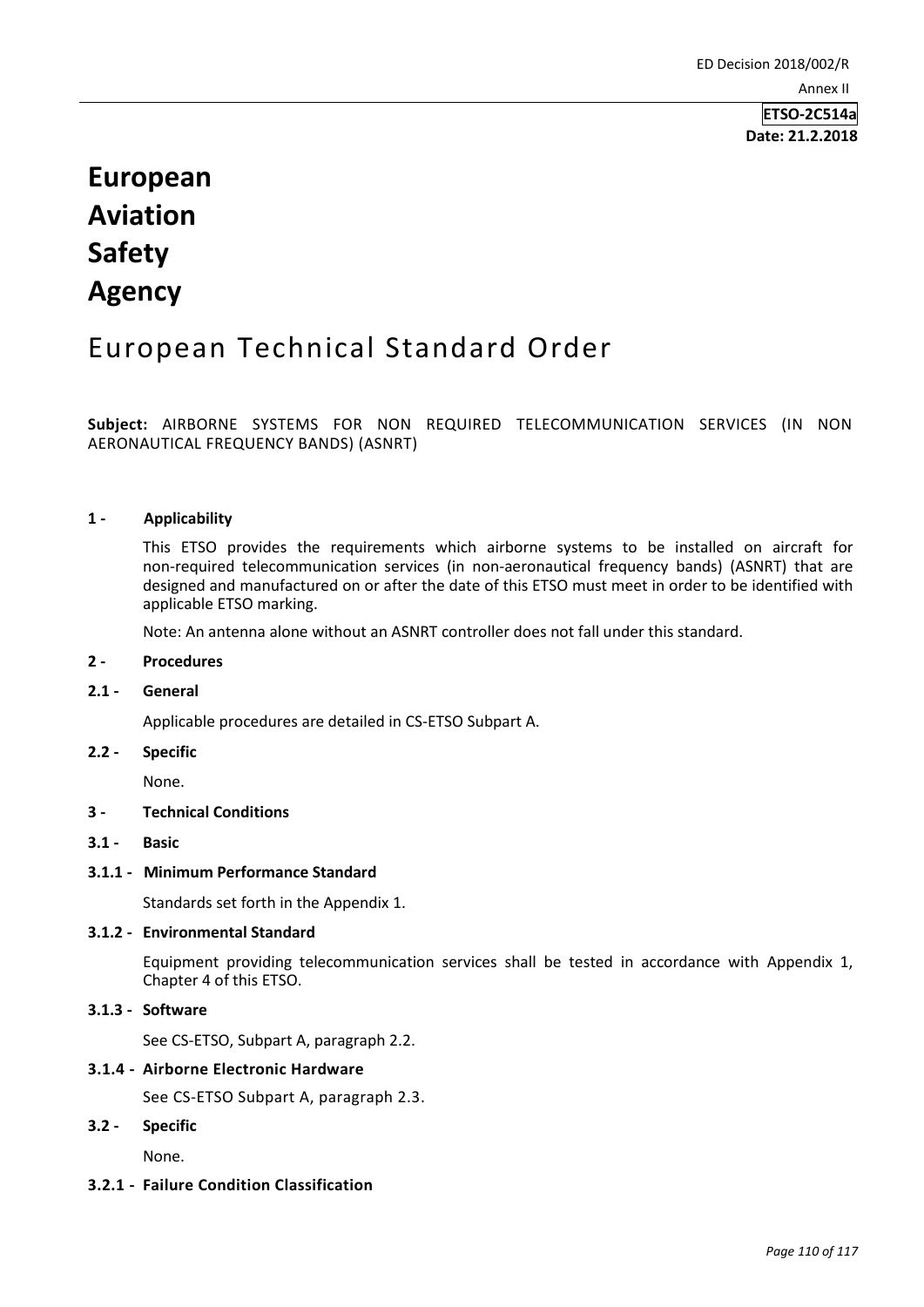See CS-ETSO Subpart A, paragraph 2.4.

- **4 - Marking**
- **4.1 - General**

Marking is detailed in CS-ETSO, Subpart A, paragraph 1.2.

**4.2 - Specific**

The label shall indicate the communication system or network used.

# **5 - Availability of Referenced Document**

See CS-ETSO, Subpart A, paragraph 3.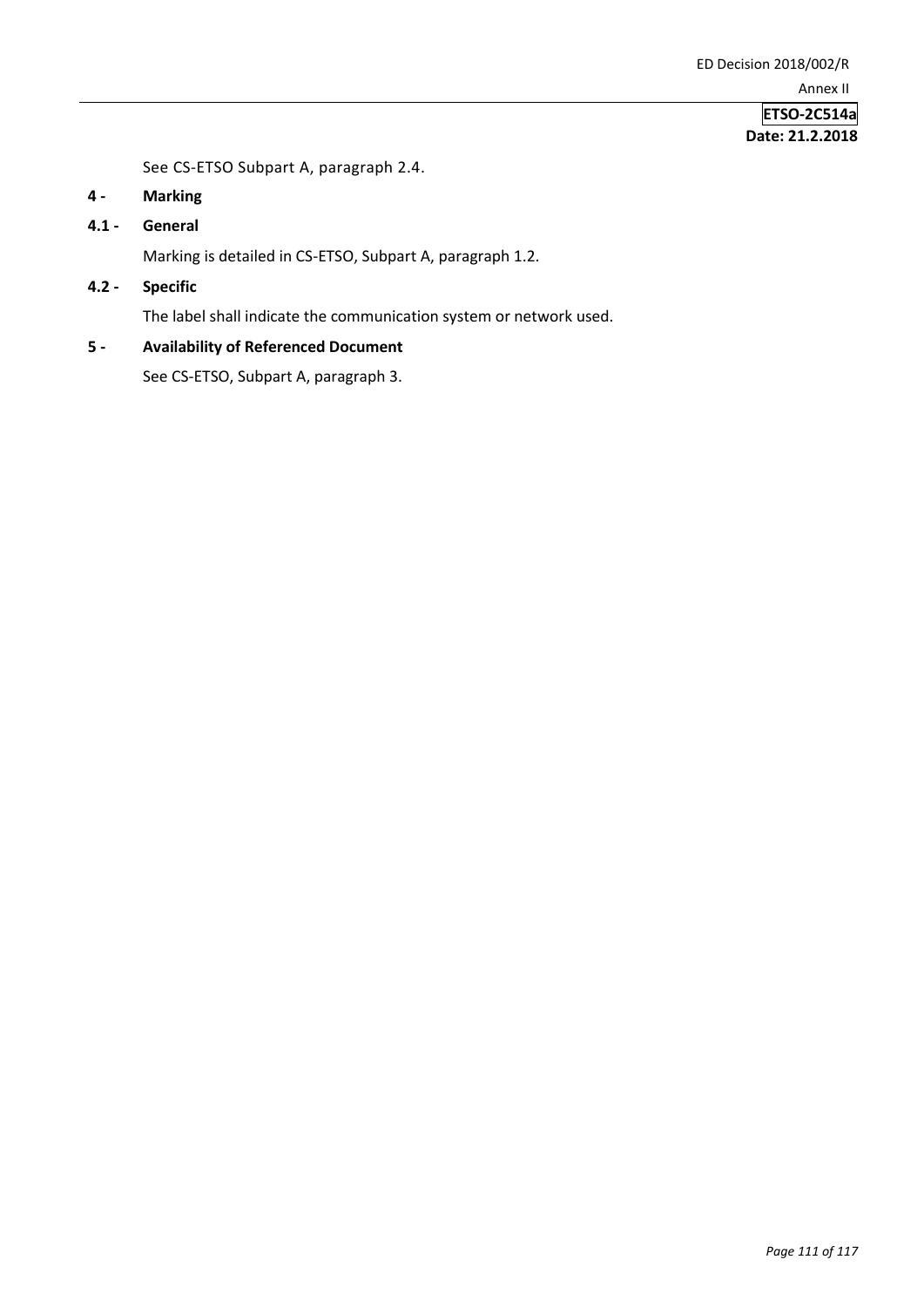#### **APPENDIX 1**

# **AIRBORNE SYSTEMS FOR NON REQUIRED TELECOMMUNICATION SERVICES (IN NON AERONAUTICAL FREQUENCY BANDS) (ASNRT**)

#### **1. GENERAL**

### PURPOSE AND SCOPE

This minimum operational performance specification defines the minimum performance expected from an airborne system to be installed on aircraft for non-required communication services in nonaeronautical frequency bands (ASNRT). The performance of specific equipment may be enhanced or superior to this specification, depending on the intended application and configuration.

Chapter 1 describes typical equipment applications and operational objectives and is the basis for the performance criteria specified in Chapter 2 and Chapter 3. Definitions essential to proper understanding of this document are also provided in Chapter 1.

Chapter 2 contains general design requirements.

Chapter 3 contains the minimum performance specification for the equipment, defining performance under standard operating conditions.

Chapter 4 prescribes the environmental test conditions which provide a laboratory means of determining the performance characteristics of the equipment under conditions representative of those which may be encountered in actual operations.

Chapter 5 specifies the performance of the equipment and gives guidance for the installation.

#### APPLICATION

Compliance with this minimum operational performance specification by manufacturers, installers and users is recommended as a means of ensuring that the equipment will satisfactorily perform its intended functions under the conditions normally encountered in routine aircraft operations.

This specification does not cover telecommunication aspects. It is the responsibility of the manufacturer as well as the operator to obtain the necessary approvals from the responsible telecommunication authority and from the network provider, if applicable.

#### DESCRIPTION OF SYSTEM

The purpose of the airborne system for non-required communication services (ASNRT) is to provide flight crew and passengers with additional air- ground / air-air voice and data communication service. The system does not support safety-related applications like air traffic service (ATS).

It consists of electronic on board equipment which is not required for any phase of flight by any aviation rule. It is normally not connected to, nor interacts with, any aircraft system except the intercom, electrical power and mechanical mounting. In special cases, it may be useful to establish additional interfaces to other systems. Examples are communication management systems for transmission of data such as position, heading, etc. as well as company data. Furthermore, it might be useful to connect the ASNRT to devices serving as antenna steering units.

The following drawing shows an example of such a system utilizing the Iridium satellite network. It does not define a requirement.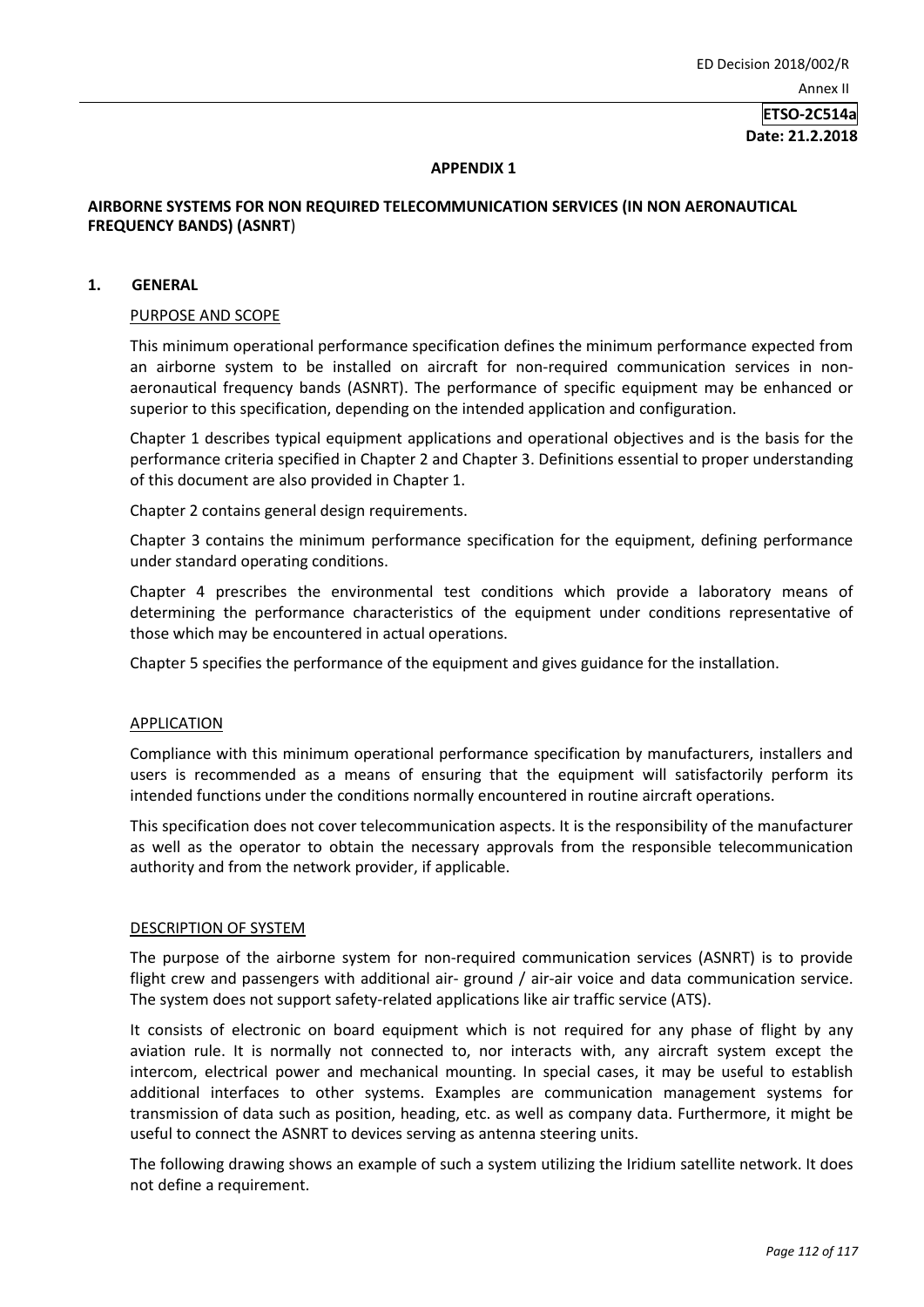

Example Block Diagram: Airborne System for Non-Required Communication Services using the IRIDIUM satellite network

# **2. GENERAL DESIGN REQUIREMENTS**

# AIRWORTHINESS

The equipment shall not, under either normal or failure conditions, impair the airworthiness of the aircraft in which it is installed.

# OPERATION OF CONTROLS

None of the possible positions, combinations and sequences of the controls intended for use during flight shall result in a condition whose presence or continuation would be detrimental to the continued safe operation of the aircraft.

Operating the system shall not significantly affect the workload of the air crew.

The issuance of a radio or telecommunication station license in accordance with national regulations is mandatory. For non-aviation services which are not covered by EASA ETSOs, an European Norm (EN) standard is the appropriate definition for the transmission characteristic for a specific service in Europe. The EN applicable standard should be identified in the installation manual and DDP.

#### DESIGN CONSIDERATIONS

Controls and indicators intended for use by flight crew shall be of suitable design for the intended cockpit environment / philosophy (e.g. size, readability, illumination).

If an ASNRT equipment is integrated with a required A/C system, the ASNRT equipment shall not adversely affect the safety of the aircraft or its occupants, or the proper functioning of required equipment or systems under all foreseeable conditions.

# EFFECTS OF TESTS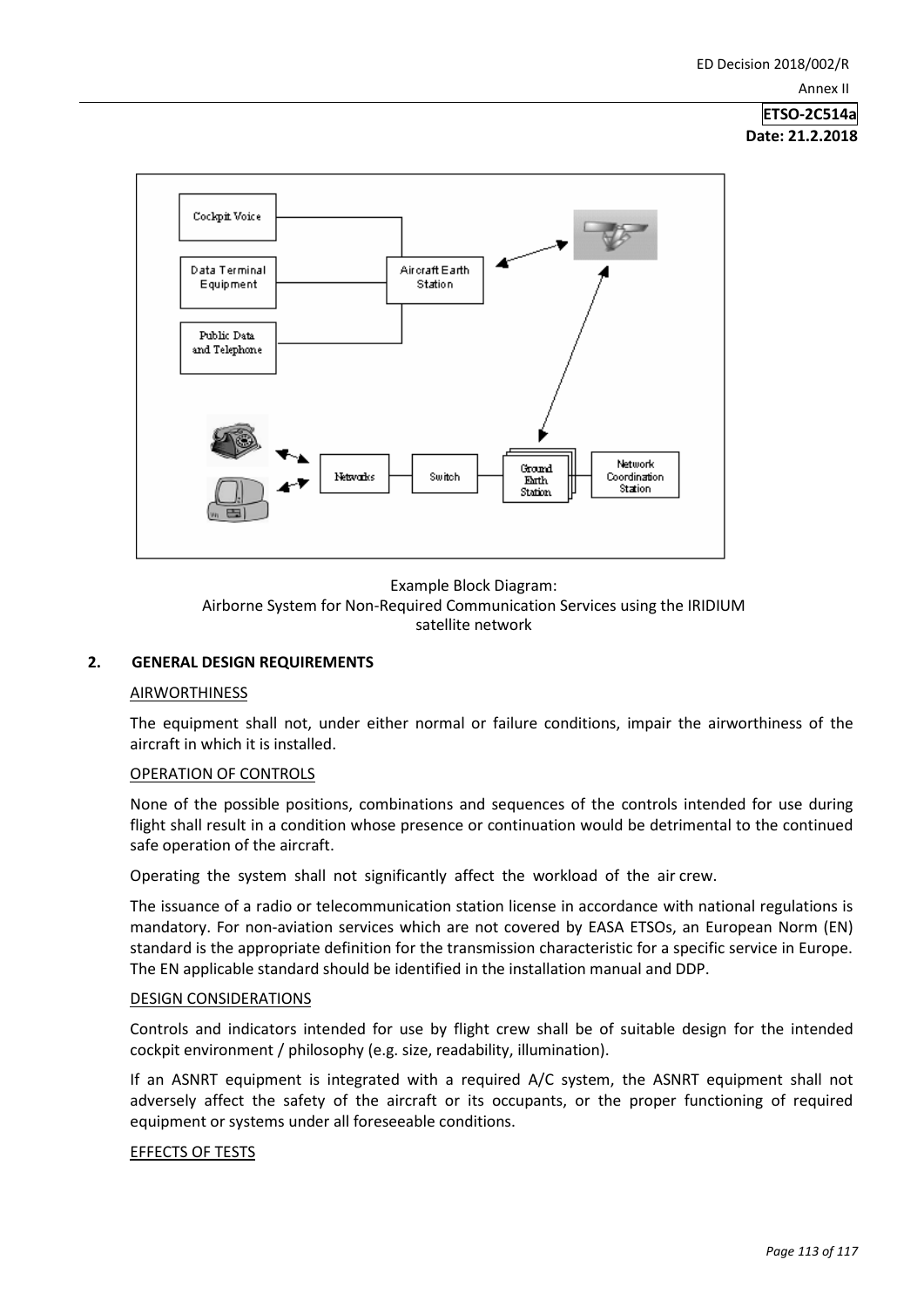Unless otherwise provided, the design of the equipment shall be such that, subsequent to the application of the specific tests, no condition exists which would be detrimental to the continued safe operation of the aircraft.

#### AIRCRAFT EQUIPMENT INFORMATION VULNERABILITIES

If the equipment interfaces with aircraft busses and has connectivity to non-governmental services (e.g., Wi-Fi, Internet, etc.), the manufacturer may expose aircraft information vulnerability (such as cybersecurity risks) through equipment design, or become vulnerable as a result of being connected to a common interface. Therefore, it is important that manufacturers consider aircraft information security risk mitigation strategies in their equipment design, particularly when the equipment is responsible for an interface between the aircraft and aircraft-external systems.

It is recommended that manufacturers look at a layered approach to aircraft information security risk mitigation that includes both technical (e.g., software, signal filtering) and physical strategies. From a technical perspective, for example, this could include signal spoofing detection capabilities or more stringent, multi-factored authentication techniques such as passwords, PINs, and digital certificates. From a physical perspective, for example, such as in an in-flight entertainment system in the cabin, a manufacturer could consider connectors that require special tools to remove them to prevent passenger tampering. And finally, but just as important, manufacturers should consider supply chain risk management; for example, if a manufacturer is outsourcing software code development, are the contractor and its staff properly vetted?

Civil Aviation Authorities (CAAs) have a regulatory interest when an applicant's design makes use of a non-trusted connectivity where the installation can potentially introduce aircraft information security vulnerability. This requires the applicant to address not only the information security vulnerabilities and mitigation techniques for the new installation, but to also consider how vulnerability could propagate to existing downstream systems. Therefore, it is recommended that manufacturers reference their equipment aircraft information security review and mitigation strategies in the equipment's installation manual so that the applicant can consider them in meeting the installation regulatory requirements.

# **3. MINIMUM PERFORMANCE SPECIFICATION UNDER STANDARD CONDITIONS**

#### GENERAL

The aeronautical system for non-required telecommunication services (ASNRT) must meet the basic requirement not to interfere with on-board systems.

It must be ensured that the equipment can neither become a source of danger in itself, nor threaten the proper functioning of any essential system or service.

Note: It is assumed that the manufacturer will also consult the telecommunication administration and (if applicable) the network provider as early as possible for approval of the technical parameters and requirements for the usage of the equipment.

#### SYSTEM SPECIFIC PARAMETERS

If appropriate, the manufacturer shall define details to show compliance with the 'GENERAL' subpart of this document.

A set of technical parameters showing that the system performs its intended functions shall be declared by the manufacturer. This set of data should include the quality, availability and reliability of the information channel and all the requirements which may be defined by the telecommunication administration or network provider for such equipment. However, when agreed by EASA, compliance demonstration is only necessary for a very basic requirement like 'communication link established'.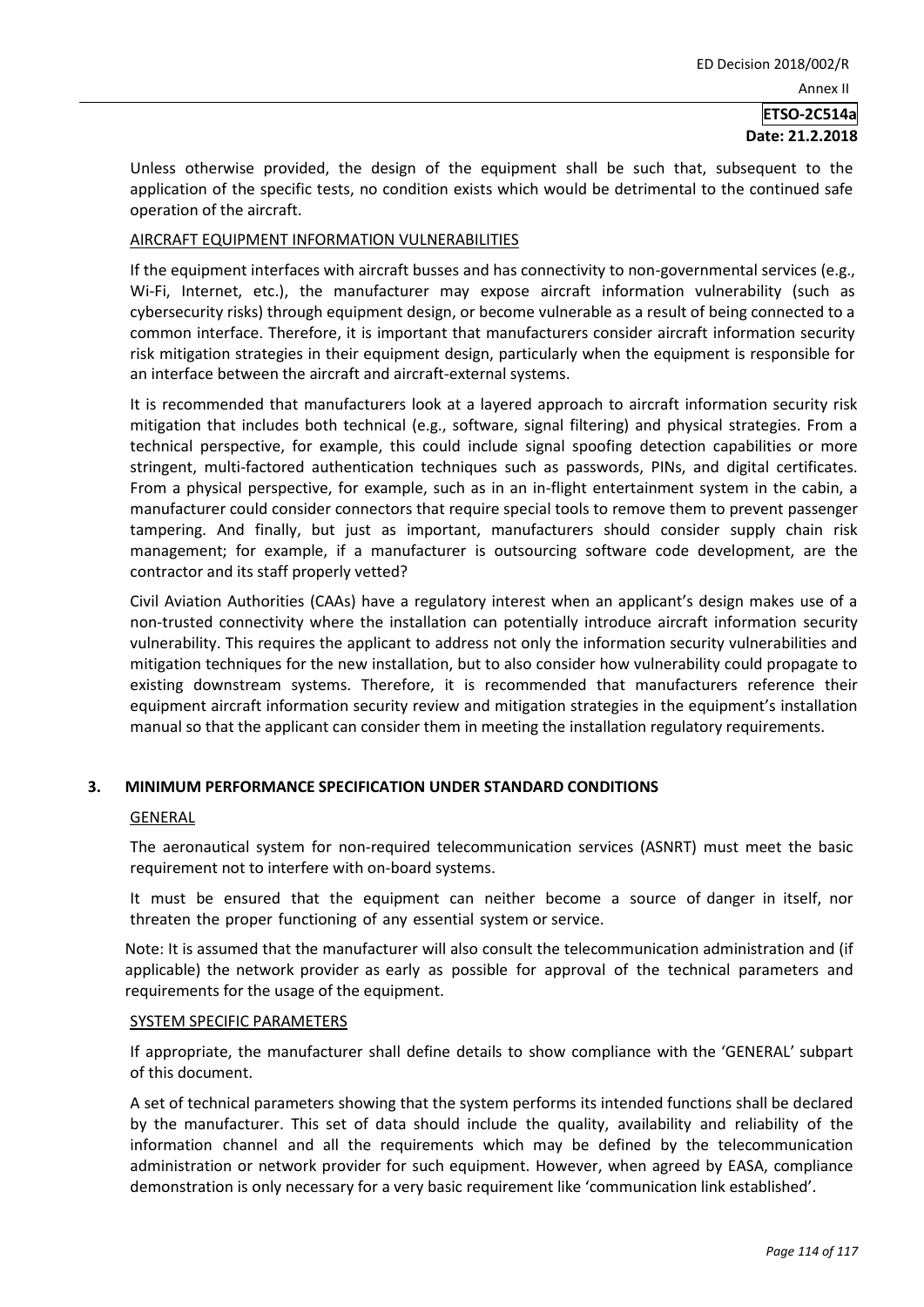If the system interfaces to other on board equipment, compliance with the interface related requirements for that equipment has to be shown in order to exclude adverse effects on connected systems and the aircraft itself. In case of the intercom system electrical interface related parts of RTCA DO-214, or later revisions, (Audio Systems Characteristics and Minimum Operational Performance Standards for Aircraft Audio Systems and Equipment) Section 2.4 apply.

Means to disconnect the equipment from power bus or other systems (if applicable) shall be provided (i.e. Master Switch) for the case of unexpected interference, fire, smoke or other hazards.

Note: Compliance with this requirement can be achieved by the design of the equipment itself or by measures described in the installation manual.

#### CLASSES OF EQUIPMENT

There are two classes defined in accordance with technical means to ensure the proper operation of the equipment. There may be additional operational requirements which are not covered by this specification.

— Class 1: Equipment with the operation restriction to parked and (air-)

taxiing aircraft:

Technical means shall be provided to ensure that the equipment cannot be operated during other phases of flight (e.g. by connection to sensors for airspeed, weight on wheels, etc.).

*Note*: Equipment which can, due to interference problems, only be allowed to operate in a parked aircraft with engines and other systems switched off, is not in the scope of this specification.

Class 2: Equipment for operation during all phases of flight:

The manufacturer shall obtain concurrence for the intended operation from the telecommunication authority or network provider (if applicable) before applying for an airworthiness approval.

#### **4. MINIMUM PERFORMANCE SPECIFICATION UNDER ENVIRONMENTAL TEST CONDITIONS**

#### **INTRODUCTION**

The environmental tests and performance requirements described in this chapter provide a laboratory means of determining the performance characteristics of the equipment under conditions representative of those which may be encountered in actual operations.

The airborne system for non-required telecommunication services in non-aeronautical frequency bands (ASNRT) needs to comply with environmental tests so far as it is necessary to ensure that the equipment cannot become a source of danger under environmental conditions.

Some of the tests contained in this chapter are identified with the phrase 'if required'. They do not have to be performed unless the manufacturer wishes to qualify the equipment to these additional environmental conditions or if requested by EASA.

Unless otherwise specified, the test procedures applicable to a determination of equipment performance under environmental test conditions are specified in ETSO-2C514 paragraph 3.1.2.

#### EQUIPMENT PERFORMANCE COMPLIANCE

The performance requirements as defined in chapter 3 are not required to be tested under all of the conditions specified in CS-ETSO Subpart A paragraph 2.1.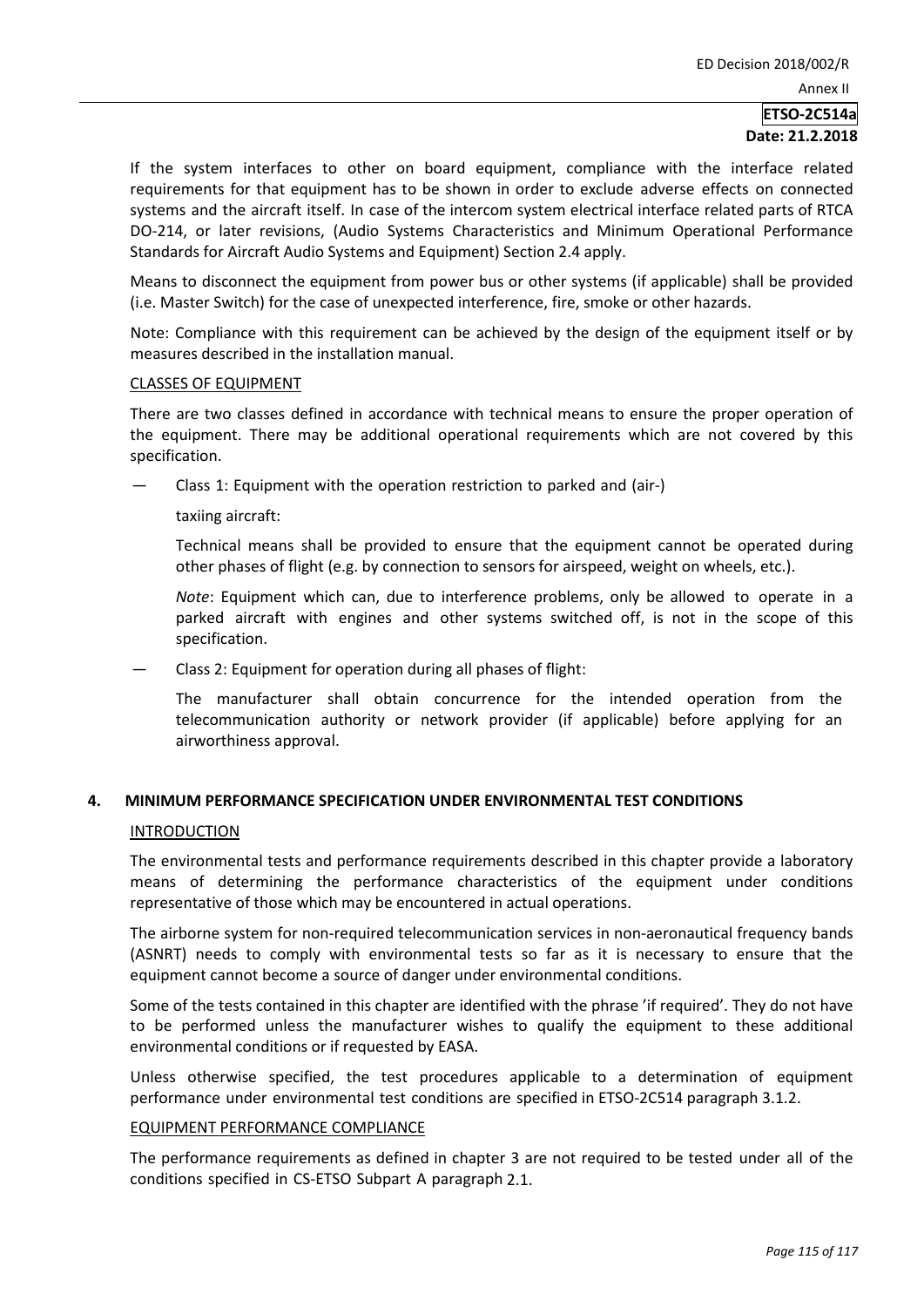# **ETSO-2C514a**

#### **Date: 21.2.2018**

When exposed to high temperature and/or pressure as well as a power input and voltage spike test, it shall be ensured that there is no risk of fire, smoke or similar induced by the equipment.

During all shock and vibration tests, the equipment shall remain in its mounting and no part of the equipment or its mounting shall become detached and free of the shock test table.

Direct lightning tests for antennas or other equipment to be mounted outside the aircraft are only intended to ensure that a lightning strike is already blocked at the antenna itself and cannot influence other installations or the aircraft itself.

#### PERFORMANCE TESTS

The equipment is sorted into two categories. Category 1 is for devices which are to be installed inside the aircraft, e.g. in the avionics bay. Category 2 covers subsystems to be installed outside, especially antennas.

| EUROCAE ED-14 / RTCA-DO160 Test            | Section | Category 1               | Category 2               |
|--------------------------------------------|---------|--------------------------|--------------------------|
| <b>Temperature and Altitude</b>            | 4       | $+$                      | $+$                      |
| <b>Temperature Variation</b>               | 5.0     |                          |                          |
| Humidity                                   | 6.0     | $\overline{\phantom{0}}$ | $\overline{\phantom{0}}$ |
| <b>Operational Shocks and Crash Safety</b> | 7.0     | $\ddot{}$                | $\ddot{}$                |
| Vibration                                  | 8.0     | $+$                      | $+$                      |
| <b>Explosion Proofness</b>                 | 9.0     |                          |                          |
| <b>Water Proofness</b>                     | 10.0    | $\overline{\phantom{0}}$ |                          |
| <b>Fluids Susceptibility</b>               | 11.0    | $\overline{a}$           |                          |
| Sand and Dust                              | 12.0    | $\overline{\phantom{0}}$ |                          |
| <b>Fungus Resistance</b>                   | 13.0    |                          |                          |
| Salt Spray                                 | 14.0    | $\overline{\phantom{0}}$ |                          |
| Magnetic Effect                            | 15.0    | $\ddot{}$                | $+(1)$                   |
| Power Input                                | 16.0    | $\ddot{}$                |                          |
| Voltage Spike                              | 17.0    | $\ddot{}$                | $\overline{a}$           |
| Audio Frequency Cond. Susceptibility       | 18.0    | $\overline{\phantom{a}}$ | $\overline{\phantom{0}}$ |
| <b>Induced Signal Susceptibility</b>       | 19.0    | $\overline{\phantom{0}}$ | $\overline{a}$           |
| Radio Frequency Susceptibility             | 20.0    | $\overline{\phantom{0}}$ | $\overline{a}$           |
| <b>Emission of Radio Frequency Energy</b>  | 21.0    | $\ddot{}$                | $+(1),(3)$               |
| Lightning Induced Transient Susceptibility | 22.0    | $\overline{\phantom{0}}$ |                          |
| <b>Lightning Direct Effects</b>            | 23.0    | $\overline{\phantom{a}}$ | $+(2)$                   |
| Icing                                      | 24.0    | $\overline{\phantom{0}}$ |                          |
| Electrostatic Discharge                    | 25.0    | $\ddot{}$                | $\ddot{}$                |
| Fire, Flammability                         | 26.0    | $\ddot{}$                |                          |

+ mandatory test

if required

- (1) active antenna only
- (2) This test can be omitted if compliance with the requirement is ensured by other means
- (3) non intended radiation